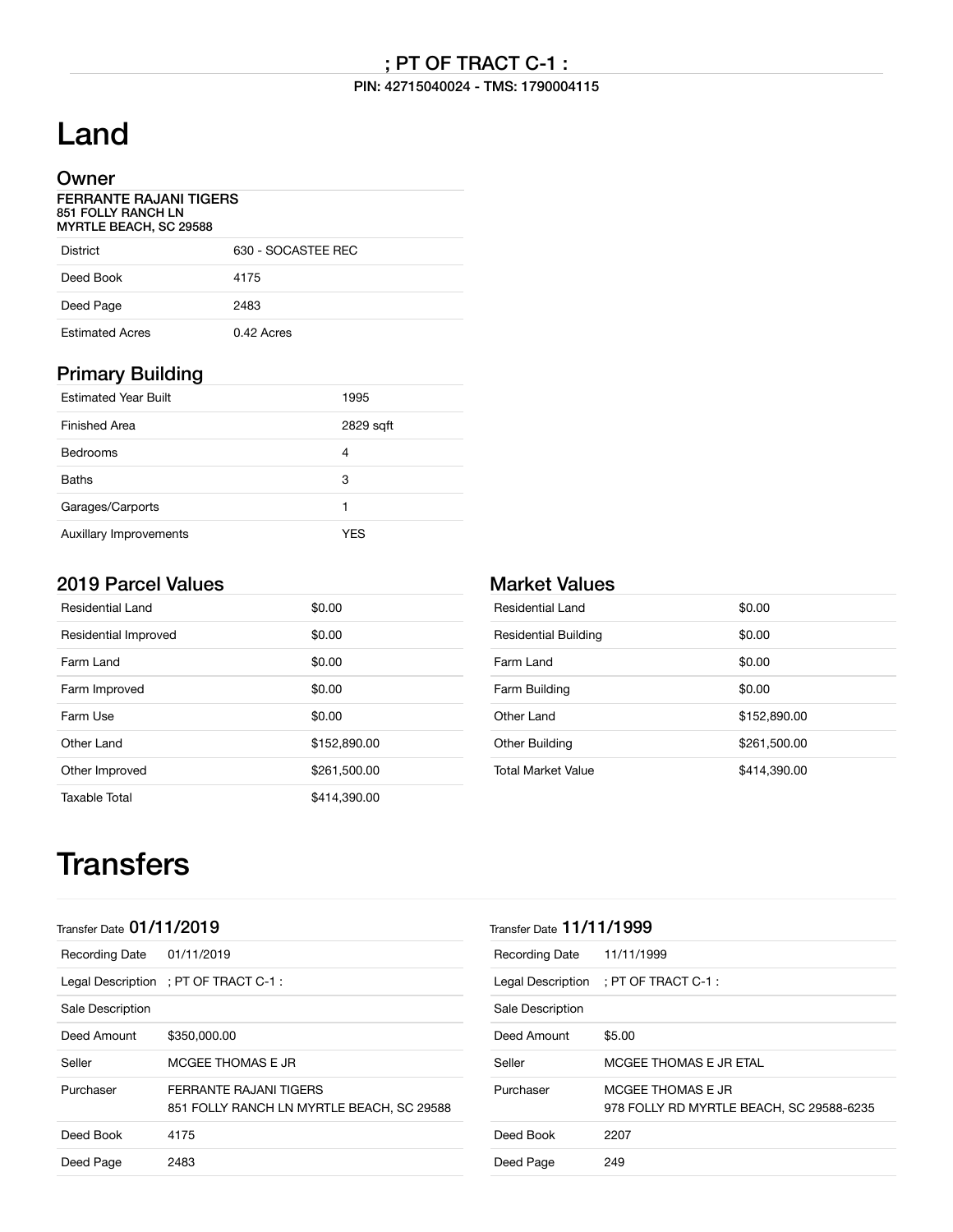| Platt Book/Page |        |  |
|-----------------|--------|--|
| Lots            | 0.3900 |  |
| Acres           | 0.3900 |  |

#### Transfer Date 07/08/1992

| Recording Date       | 07/08/1992                                                                 |
|----------------------|----------------------------------------------------------------------------|
| Legal<br>Description | : PT OF TRACT C-1 :                                                        |
| Sale Description     |                                                                            |
| Deed Amount          | \$40,000.00                                                                |
| Seller               | <b>GARRICK STEPHEN</b>                                                     |
| Purchaser            | MCGEE THOMAS E JR ETAL<br>827 BRENDA PLACE MYRTLE BEACH, SC 29577-<br>0000 |
| Deed Book            | 1562                                                                       |
| Deed Page            | 107                                                                        |
| Platt Book/Page      |                                                                            |
| Lots                 | 0.3900                                                                     |
| Acres                | 0.0000                                                                     |

| Platt Book/Page          |                                                                        |
|--------------------------|------------------------------------------------------------------------|
| Lots                     | 0.3900                                                                 |
| Acres                    | 0.0000                                                                 |
| Transfer Date 07/13/1990 |                                                                        |
| Recording Date           | 07/13/1990                                                             |
| Legal<br>Description     |                                                                        |
| Sale<br>Description      |                                                                        |
| Deed Amount              | \$45,000.00                                                            |
| Seller                   |                                                                        |
| Purchaser                | MILES MIRIAM B<br>506 29TH AVE N APT 7 MYRTLE BEACH, SC 29577-<br>0000 |
| Deed Book                | 1406                                                                   |
| Deed Page                | 132                                                                    |
| Platt<br>Book/Page       |                                                                        |
| Lots                     | 0.3900                                                                 |
| Acres                    | 0.0000                                                                 |

#### Transfer Date 07/13/1990

| Recording Date 07/13/1990 |                                                                                |
|---------------------------|--------------------------------------------------------------------------------|
| Legal<br>Description      |                                                                                |
| Sale<br>Description       |                                                                                |
| Deed Amount               | \$45,000.00                                                                    |
| Seller                    | MILES MIRIAM B                                                                 |
| Purchaser                 | <b>GARRICK STEPHEN</b><br>506 29TH AVE N APT 7 MYRTLE BEACH, SC 29577-<br>0000 |
| Deed Book                 | 1406                                                                           |
| Deed Page                 | 132                                                                            |
| Platt<br>Book/Page        |                                                                                |
| Lots                      | 0.3900                                                                         |
| Acres                     | 0.0000                                                                         |

# Splits / Merges